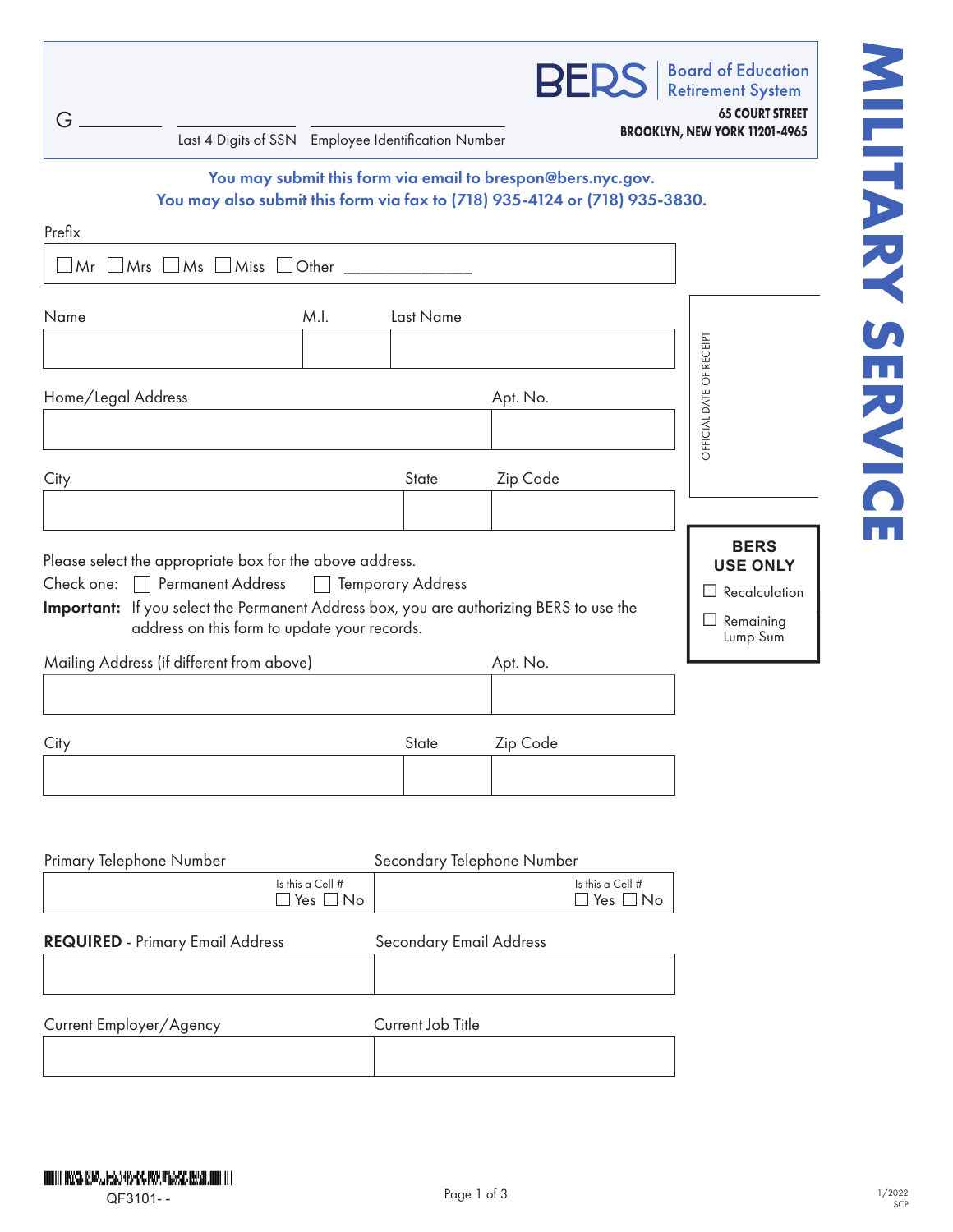G

|                        | <b>BERS</b>   Board of Education |
|------------------------|----------------------------------|
| <b>65 COURT STREET</b> |                                  |

**BROOKLYN, NEW YORK 11201-4965** Last 4 Digits of SSN Employee Identification Number

### APPLICATION FOR THE PURCHASE OF MILITARY SERVICE

#### BEFORE COMPLETING THIS FORM PLEASE READ THE INFORMATION BELOW

I hereby apply under Article 20 of the Retirement and Social Security Law to obtain retirement credit for military service rendered during a period(s) of conflict. I have read the information on the reverse of this form and claim credit for the following period(s) of military service:

In support of my claim I have attached:

DD Form 214

Other proof of military service and honorable discharge

I understand that upon verification of this claim, BERS will calculate the cost at 3% (for Tier 1, 2 or 4) or 6% (for Tier 6) of my compensation earned during the 12 months immediately preceding the filing of this application multiplied by the number of years of military service eligible for credit. After I am notified of the amount of military service eligible for credit and the cost to me, I must reply within 30 days and pay the cost (a) by lump sum; (b) using funds from my TDA; (c) using funds from my 457 plan account; or (d) by payroll deduction over a period not to exceed the amount of time being credited.

## DO NOT SIGN OR DATE UNLESS IN FRONT OF A NOTARY

| Signature<br><b>REQUIRED</b> | Date |
|------------------------------|------|
|                              |      |

|                                                                         | Affix official seal in the box below |
|-------------------------------------------------------------------------|--------------------------------------|
| On this _______ day of ___________________ in the year 20 _______       |                                      |
|                                                                         |                                      |
| to me known to be the individual described in and who executed the      |                                      |
| foregoing document, and he (she) duly acknowledged to me that he        |                                      |
| (she) executed the same, and the statements contained therein are true. |                                      |
|                                                                         |                                      |
|                                                                         |                                      |
| Signature of Notary Public or Commissioner of Deeds                     |                                      |